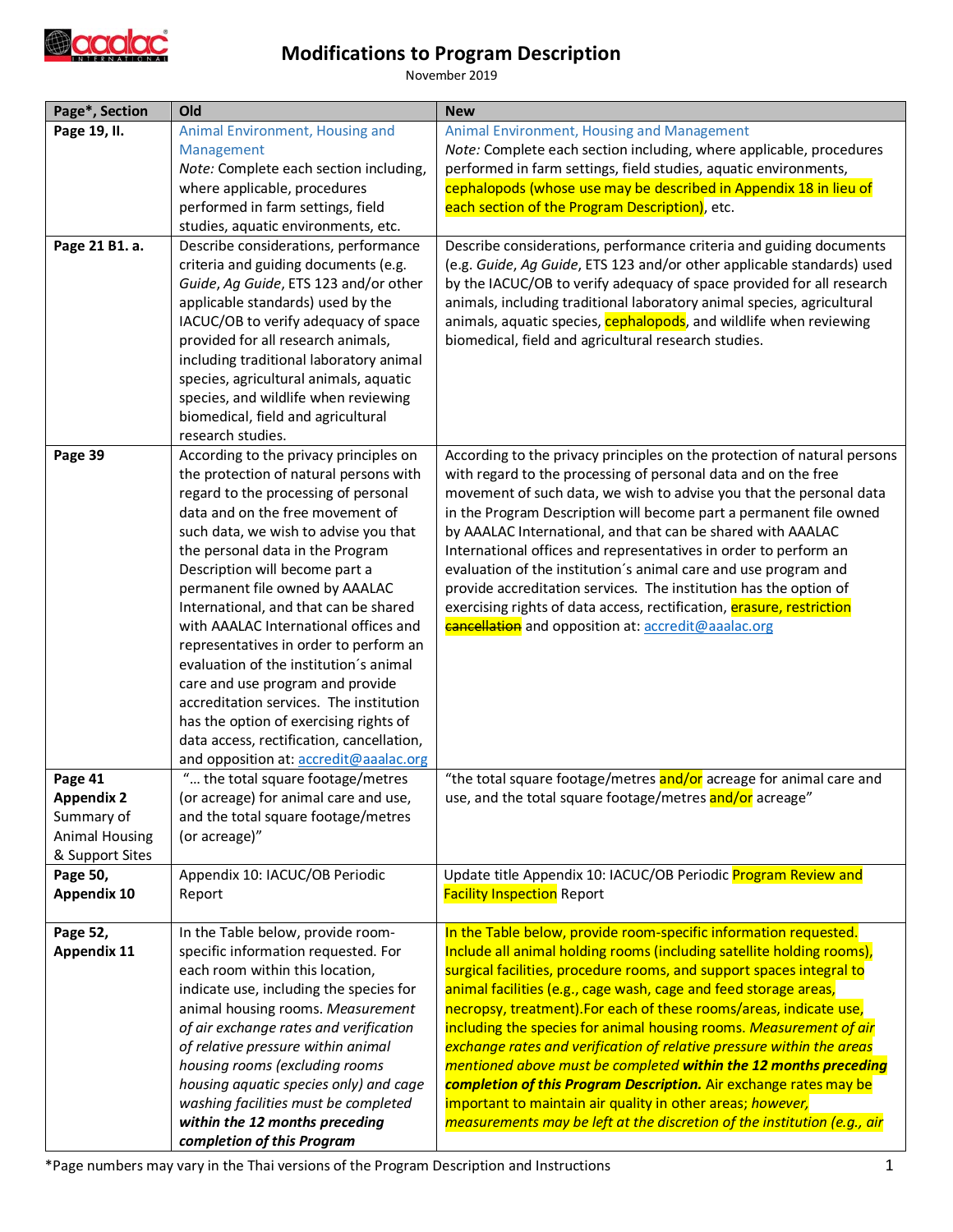

## **Modifications to Program Description**

November 2019

| Page*, Section     | Old                                      | <b>New</b>                                                                    |
|--------------------|------------------------------------------|-------------------------------------------------------------------------------|
|                    | Description. Air exchange rates may be   | measurements in areas where aquatics are held.) Information may be            |
|                    | important to maintain air quality in     | provided in another format, providing all requested data is included.         |
|                    | other areas; however, measurements       |                                                                               |
|                    | may be left at the discretion of the     |                                                                               |
|                    | institution. Information may be          |                                                                               |
|                    | provided in another format, providing    |                                                                               |
|                    | all requested data is included.          |                                                                               |
| Page 53,           | Please summarize water management        | Please summarize water management and monitoring information                  |
| <b>Appendix 12</b> | and monitoring information programs      | programs for each animal facility, including all satellite facilities, rooms, |
| Aquatic Part 1     | for each animal facility, including all  | cephalopod housing systems, and enclosures. The following key will            |
|                    | satellite facilities, rooms, enclosures. | assist you in completing the form:                                            |
|                    | The following key will assist you in     |                                                                               |
|                    | completing the form:                     |                                                                               |
| Page 55            | <b>Primary Enclosures</b>                | <b>Primary Enclosures</b>                                                     |
| <b>Appendix 13</b> | Please complete the Table below          | Please complete the Table below considering performance criteria and          |
| Add Sentence w/    | considering performance criteria and     | guiding documents (e.g., Guide, Ag Guide, ETS 123 and/or other                |
| hyperlink          | guiding documents (e.g., Guide, Ag       | applicable standards) used by the IACUC/OB to establish adequacy of           |
|                    | Guide, ETS 123 and/or other applicable   | space provided for all research animals including traditional laboratory      |
|                    | standards) used by the IACUC/OB to       | species, agricultural animals, aquatic species, and wildlife when             |
|                    | establish adequacy of space provided     | reviewing biomedical, field, and agricultural research studies. Refer to      |
|                    | for all research animals including       | AAALAC International's Position Statement "Cage or Pen Space" for             |
|                    | traditional laboratory species,          | additional guidance.                                                          |
|                    | agricultural animals, aquatic species,   |                                                                               |
|                    | and wildlife when reviewing              | Note: Hyperlink for "Cage or Pen Space"                                       |
|                    | biomedical, field, and agricultural      | https://www.aaalac.org/accreditation/positionstatements.cfm#space             |
|                    | research studies.                        |                                                                               |
| Page 63            | No Appendix for Cephalopod Oversight     | Appendix 18: Cephalopod Oversight                                             |
| <b>Appendix 18</b> |                                          | Please describe below the oversight of cephalopods (for guidance,             |
| (new)              |                                          | refer to AAALAC International's Frequently Asked Question,                    |
|                    |                                          | "Invertebrate animals" and AAALAC's Reference Resource, "Guidelines           |
|                    |                                          | for the Care and Welfare of Cephalopods in Research-A consensus               |
|                    |                                          | based on an initiative by CephRes, FELASA and the Boyd Group," (Note          |
|                    |                                          | AAALAC International's caveats regarding this resource). In addition,         |
|                    |                                          | the care and use of cephalopods may be described in the relevant              |
|                    |                                          | sections (i.e., housing, husbandry, veterinary care, surgery and              |
|                    |                                          | euthanasia, etc.) within the Program Description                              |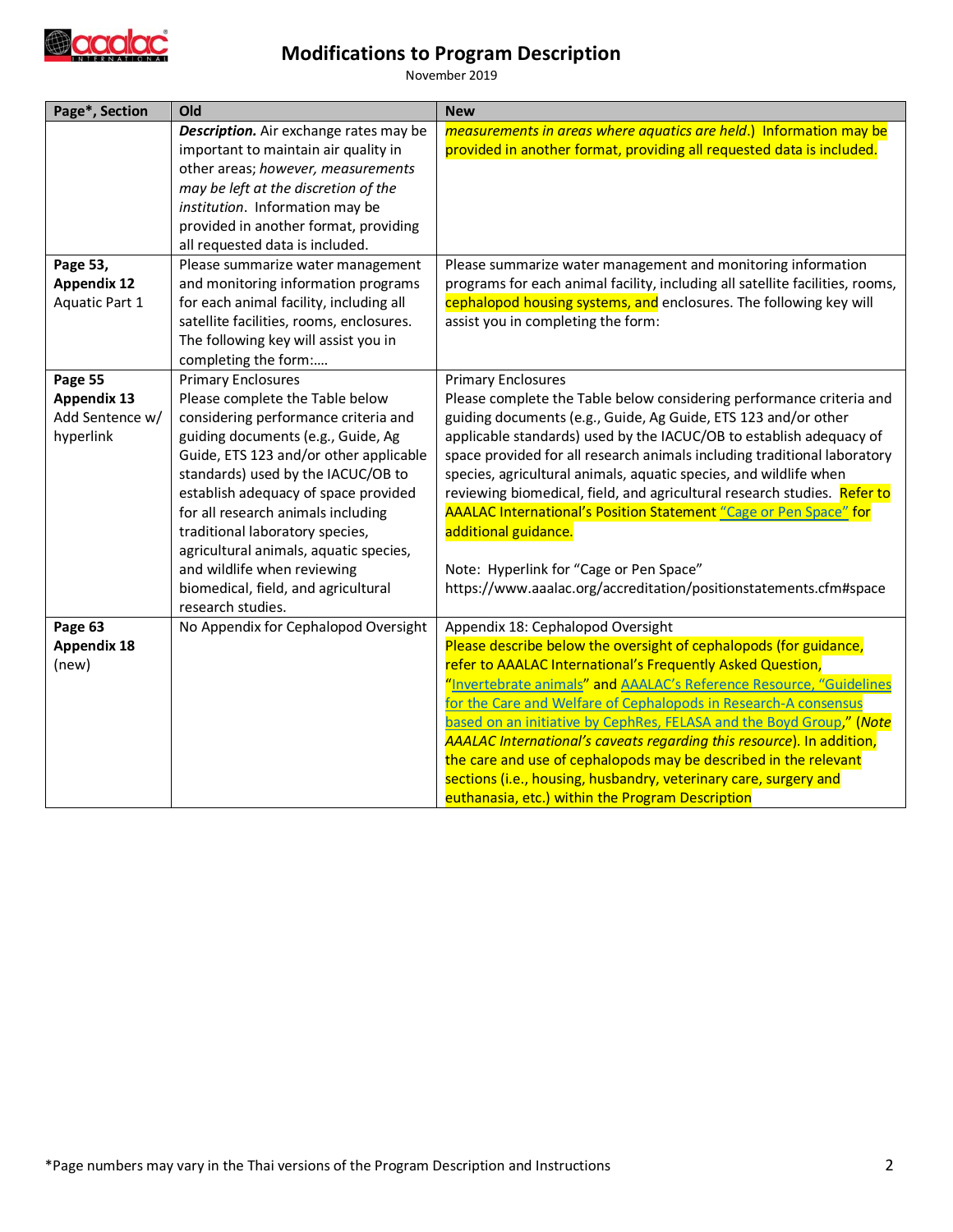

## **Modifications to Program Description INSTRUCTIONS**

November 2019

| Page*, Section | Old                                                                          | <b>New</b>                                                                                                                                                                                                |
|----------------|------------------------------------------------------------------------------|-----------------------------------------------------------------------------------------------------------------------------------------------------------------------------------------------------------|
| Page 1         | In the Introduction, the institution                                         | In the Introduction, the institution should describe how the Three                                                                                                                                        |
|                | should describe how the Three Primary                                        | Primary Standards are used and list other pertinent local and/or                                                                                                                                          |
|                | Standards are used.                                                          | national regulations.                                                                                                                                                                                     |
| Page 6, C      | No section                                                                   | Oversight of Invertebrates. Please refer to AAALAC International's<br>Frequently Asked Question, "Invertebrate animals," and AAALAC's<br>Reference Resource, Guidelines for the Care and Welfare of       |
|                |                                                                              | Cephalopods in Research-A consensus based on an initiative by<br>CephRes, FELASA and the Boyd Group, (Note AAALAC International's<br>caveats regarding this resource). AAALAC International considers the |
|                |                                                                              | information regarding the humane care of cephalopods, including                                                                                                                                           |
|                |                                                                              | capture, transport, housing, handling, disease<br>detection/prevention/treatment, survival surgery, husbandry and                                                                                         |
|                |                                                                              | euthanasia of these sentient and highly intelligent invertebrate marine                                                                                                                                   |
|                |                                                                              | animals to be appropriate to apply during site visits. Although there are<br>no current regulations or guidelines requiring oversight of cephalopods                                                      |
|                |                                                                              | in many countries, adhering to the principles of the 3R's, justifying their                                                                                                                               |
|                |                                                                              | use for research, commitment of appropriate resources and                                                                                                                                                 |
|                |                                                                              | institutional oversight (IACUC or equivalent oversight body) is                                                                                                                                           |
|                |                                                                              | recommended for research activities involving cephalopods.                                                                                                                                                |
| Page 8, 10     | IACUC/OB Periodic Report.                                                    | IACUC/OB Periodic Program Review and Facility Inspection Report.                                                                                                                                          |
| Page 8, 18     | No section                                                                   | Cephalopod Oversight. Summarize, if applicable, the oversight of                                                                                                                                          |
|                |                                                                              | cephalopods within the program. Please note that the care and use of                                                                                                                                      |
|                |                                                                              | cephalopods may be described in the relevant sections (i.e., housing,<br>husbandry, veterinary care, surgery and euthanasia, etc.) within the                                                             |
|                |                                                                              | Program Description or in Appendix 18.                                                                                                                                                                    |
| Page 9, V      | Board and Council members, ad hoc                                            | Board and Council members, Council member Emeriti, ad hoc                                                                                                                                                 |
|                | Consultants/Specialists, and staff<br>representing AAALAC International are  | Consultants/Specialists, and staff representing AAALAC International<br>are required to execute a "Confidentiality and Secrecy Agreement" and                                                             |
|                | required to execute a "Confidentiality                                       | AAALAC complies with the EU General Data Protection Regulation                                                                                                                                            |
|                | Agreement". Conflict of Interest                                             | (GDPR). Conflict of Interest statements are also declared by each site                                                                                                                                    |
|                | statements are also declared by each                                         | visitor. AAALAC International representatives agree to treat all                                                                                                                                          |
|                | site visitor. AAALAC International                                           | materials as privileged and safeguard material in their possession.                                                                                                                                       |
|                | representatives agree to treat all                                           | Blank copies of these agreements are available on request.                                                                                                                                                |
|                | materials as privileged and safeguard<br>material in their possession. Blank |                                                                                                                                                                                                           |
|                | copies of these agreements are                                               |                                                                                                                                                                                                           |
|                | available on request.                                                        |                                                                                                                                                                                                           |